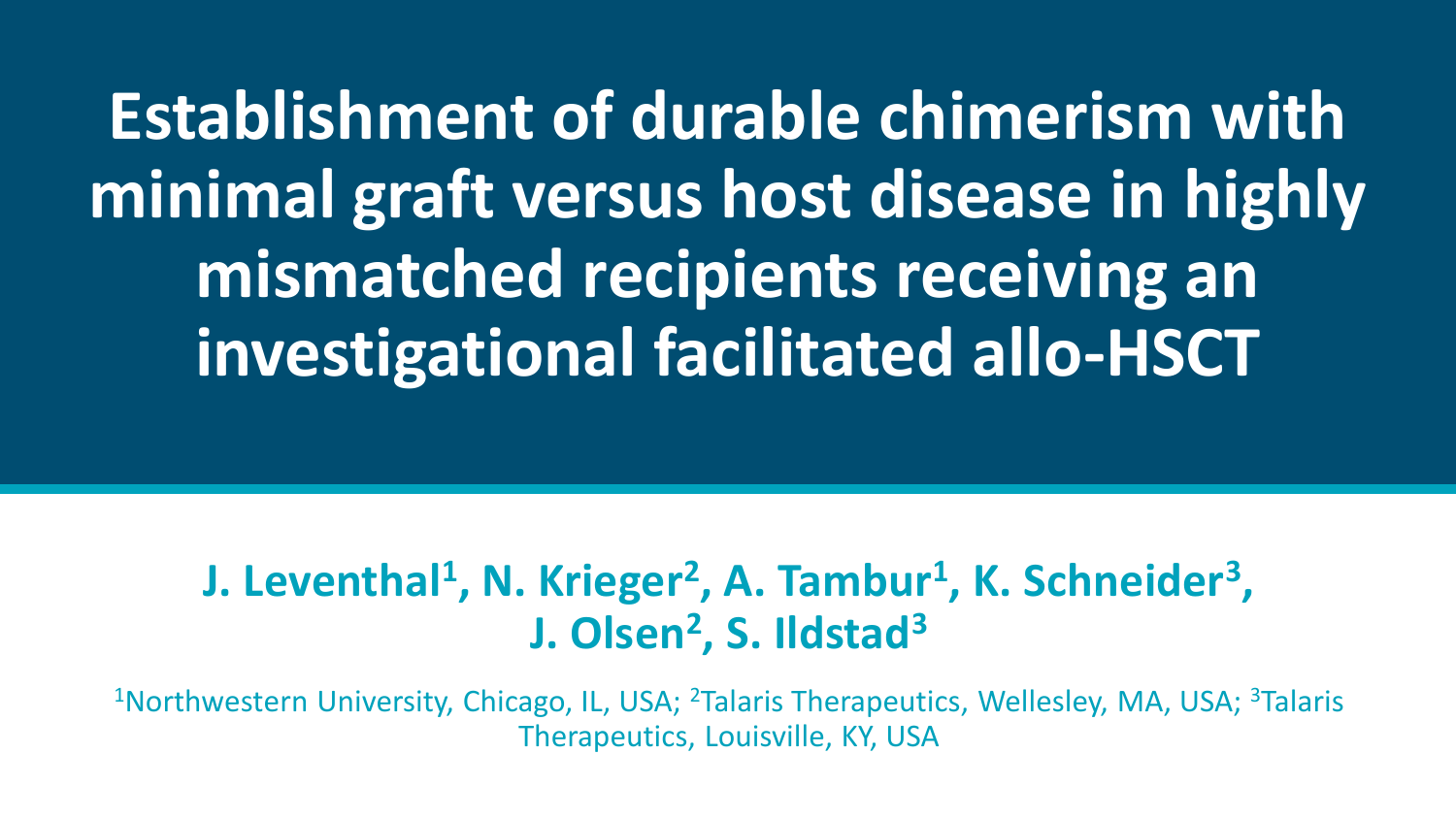### **Disclosures**

• **JL** has received funding for research from Talaris Therapeutics, Inc.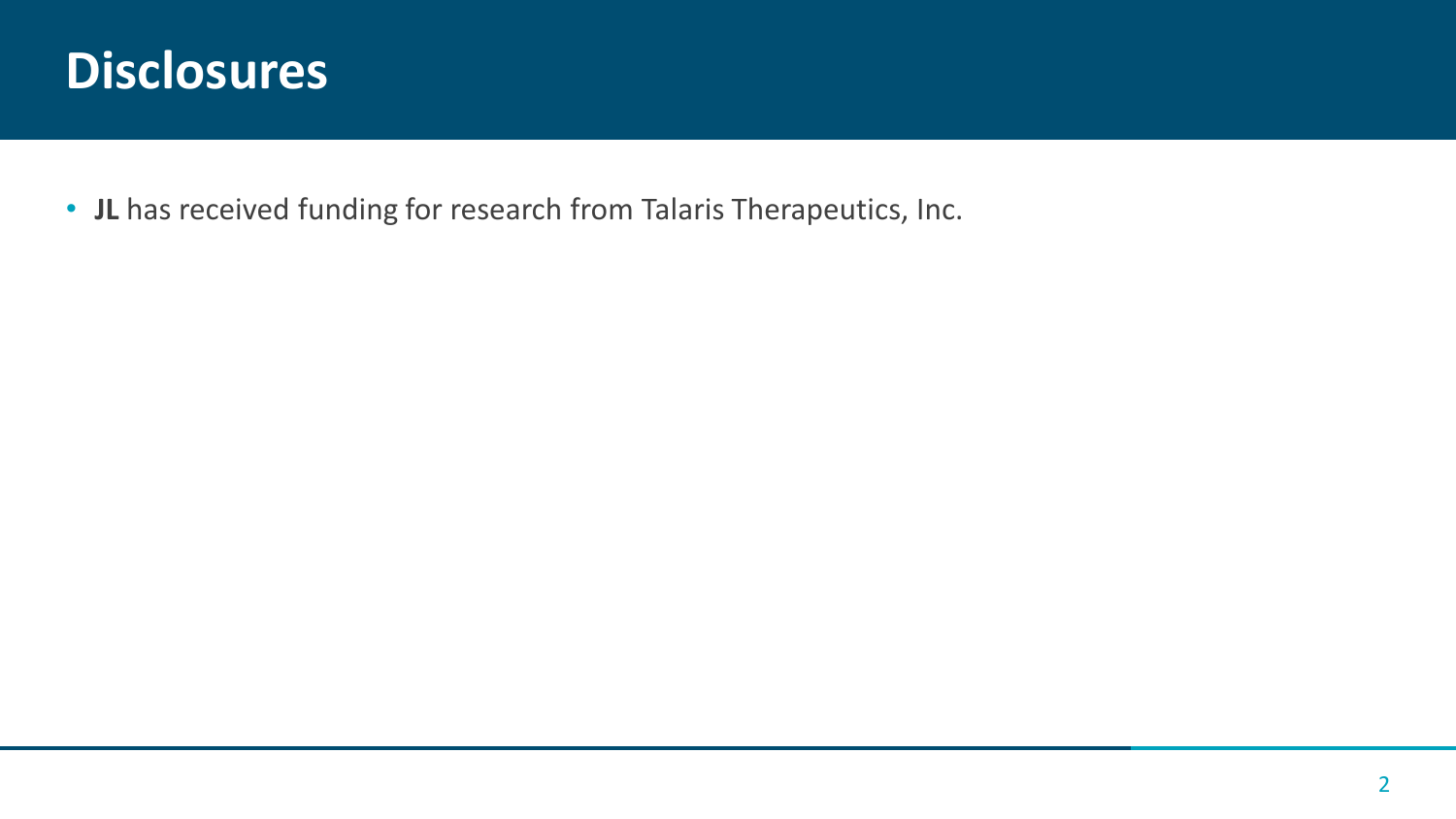## **Transplant, allogenic tolerance, and chimerism**

- The risk of transplant rejection increases in donor-recipient pairs with greater HLA mismatch $1$
- Facilitated allo-HSC transplantation therapy using FCR001 could prevent organ rejection without the morbidity and mortality that has been associated with the use of lifelong IS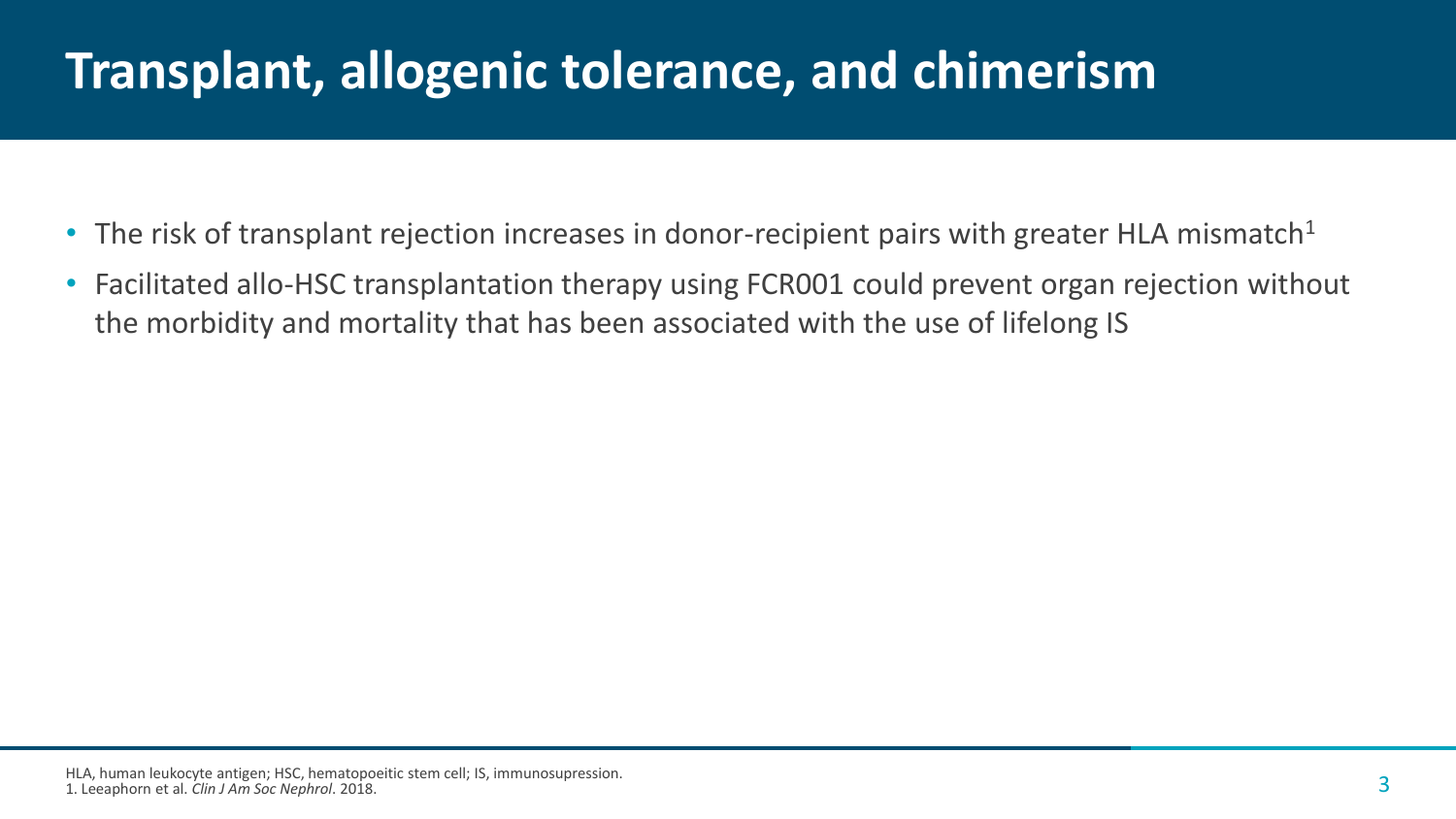## **Transplant, allogenic tolerance, and chimerism**

- FCR001 is an investigational cell therapy derived from donor-mobilized peripheral blood cells, processed to contain an optimized number of HSCs, facilitating cells, and αβTCR+ T-cells that could induce chimerism and immune tolerance in highly HLA-mismatched donor-recipient pairs<sup>2</sup>
	- Facilitating cells promote stem cell engraftment in unmatched recipients, prevent GvHD in mouse models, and induce antigen-specific  $T_{\text{reg}}$  and  $B_{\text{reg}}$
- We previously reported using FCR001 to induce kidney transplant tolerance by establishing durable whole blood and T-cell chimerism that allowed withdrawal of IS in 26 of 37 highly mismatched recipients of combined stem cell and living donor kidney transplant with a low risk of GvHD2



B<sub>reg</sub>, regulatory B cells; GvHD, graft versus host disease; HLA, human leukocyte antigen; HSC, hematopoeitic stem cell; IS, immunosuppresion; T<sub>reg</sub>, regulatory T cells. 2. Leventhal et al. *Hum Immunol*. 2018.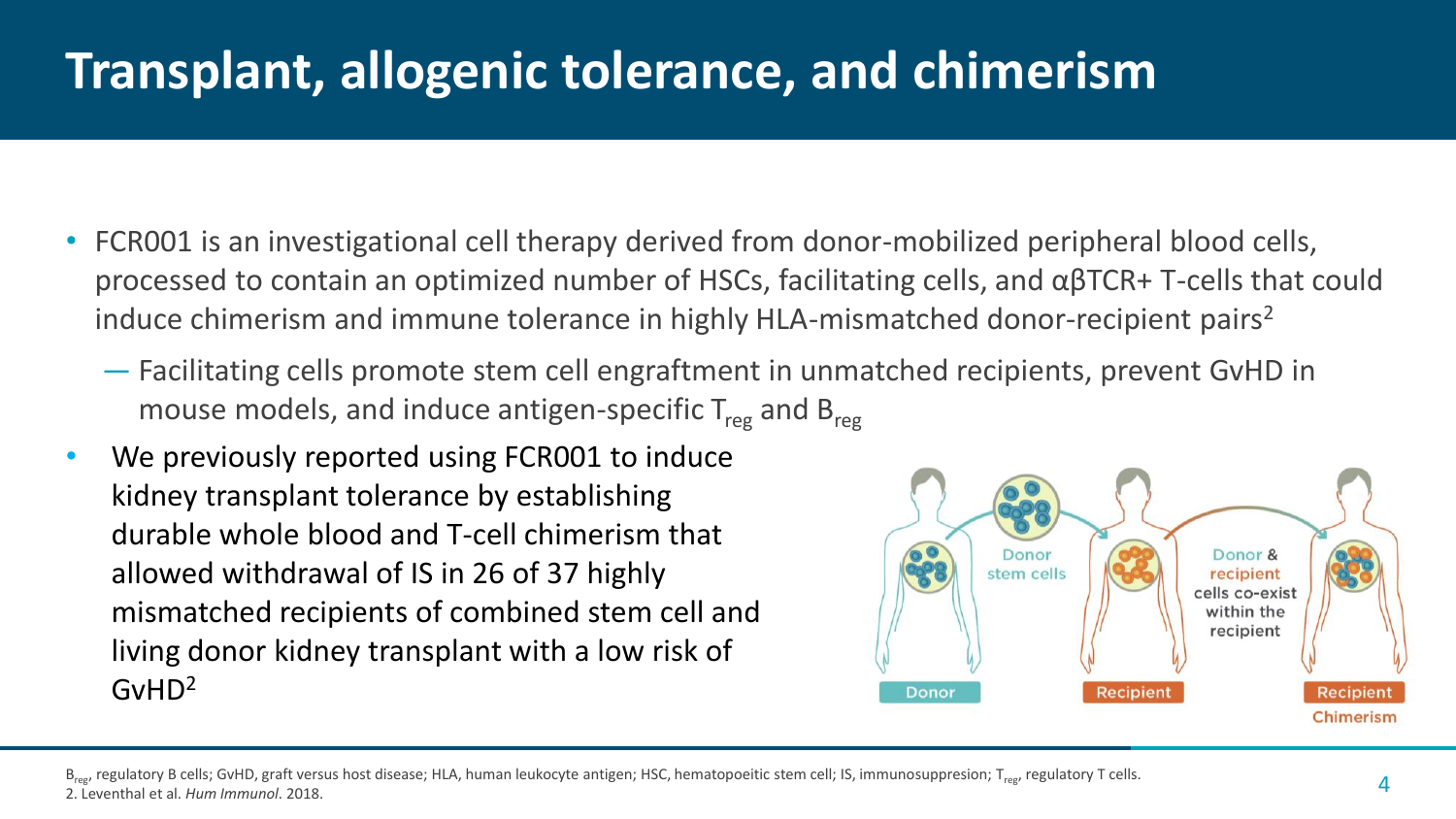## **Background and objective**

- The Phase 2 study protocol included an analysis of HLA matching at HLA-A, -B and DR (limited to 6/6 only)
- The objective of this retrospective analysis was to evaluate the impact of varying degrees of bidirectional donor/recipient mismatching using high-resolution allele typing HLA-A, -B, -C, - DRB1, -DQB1, and -DPB1 on the ability to establish durable chimerism, allowing full IS withdrawal and the induction of transplant tolerance
- HLA typing was performed using sequence specific oligonucleotide probe hybridization or nextgeneration sequencing for HLA-A, -B, -C, - DRB1, -DRB3/4/5, -DQA1, DQB1, DPA1, and –DPB1. Results were analyzed using Fusion (One Lambda – California, USA) or NGSengine (GenDeX – Utrecht, NL), as appropriate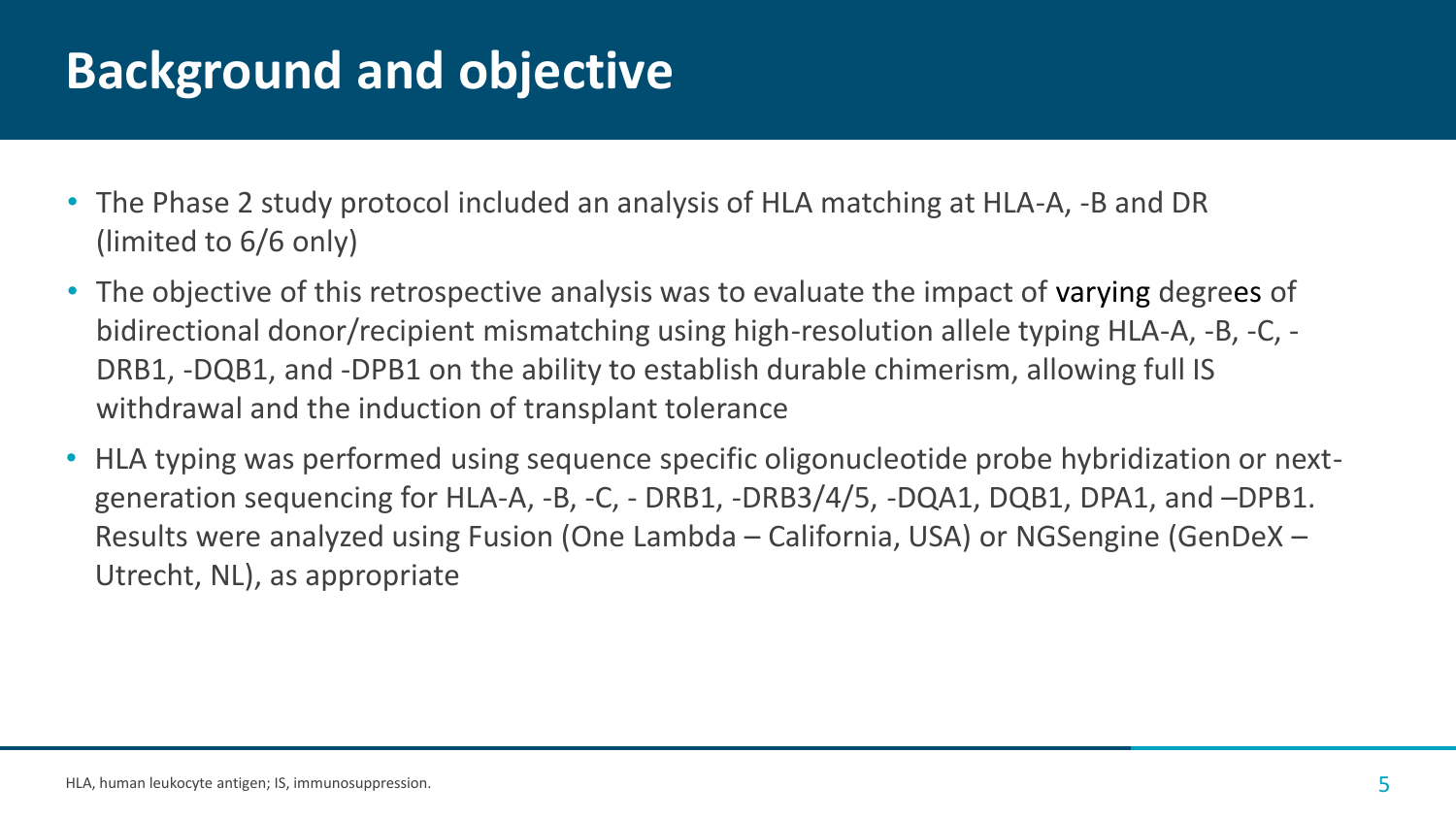# **The "Vein to Vein" process**



\*Assuming no BPAR, stable kidney function, >50% donor T-cell chimerism, no GvHD. BPAR, biopsy-proven acute rejection; GCSF, granulocyte colony stimulating factor; GvHD, graft versus host disease.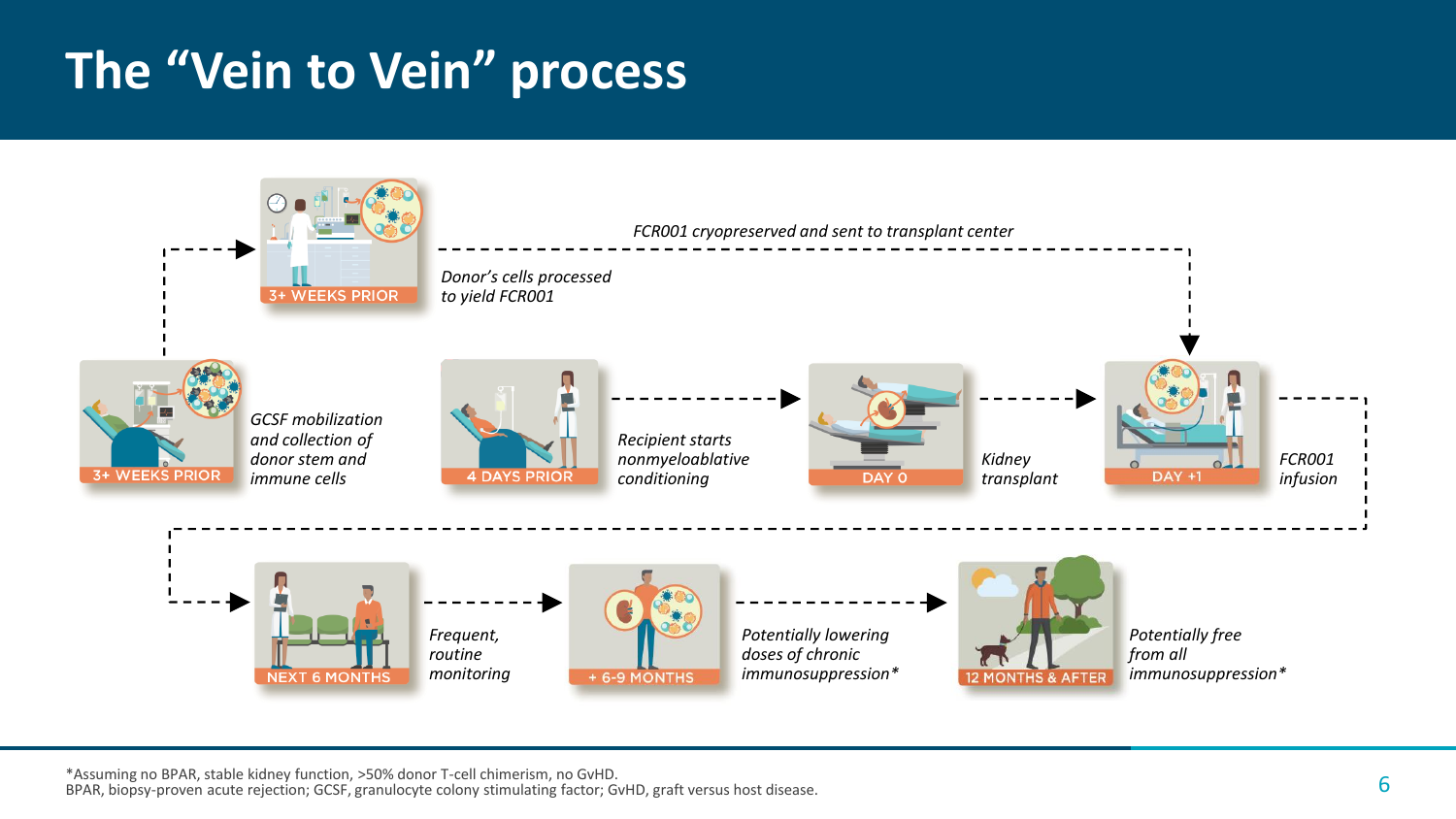## **Study design overview**



\*Assuming no biopsy-proven acute rejection; stable kidney function; >50% donor chimerism; no GvHD.

\*\*Methylprednisolone 500 mg IV on Day 0; 250 mg Day 1 and 125 mg Day 2.

\*\*Metnyiprednisolone 500 mg iv on Day 0; 250 mg Day 1 and 125 mg Day 2.<br>cGy, centigray; Cy, cyclophosphamide; FLU, fludarabine; GvHD, graft versus host disease; IS, chronic immunosuppression; IV, intravenous; LDKT, living sulfonate; TBI, total body irradiation.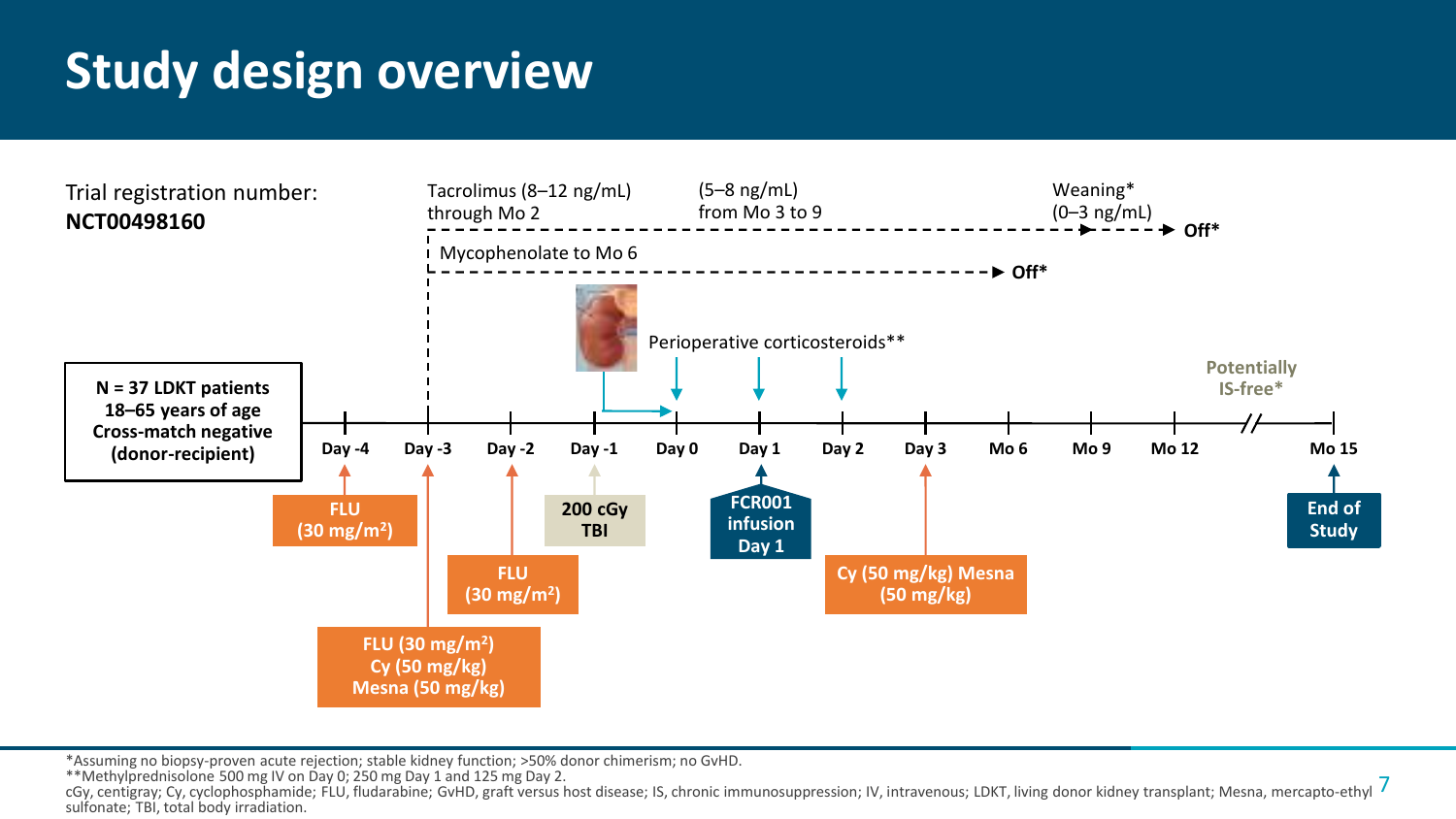# **Whole blood and T-cell chimerism measurements during year 1 and relationship with ability to withdraw from IS at 1-year posttransplant**



Values are mean +/- standard error. N indicates the number of FCR001 treated patients weaned off IS at approximately 1-year post-transplant for whom % whole blood and T-cell donor chimerism were measured at that time point.

IS, immunosuppression.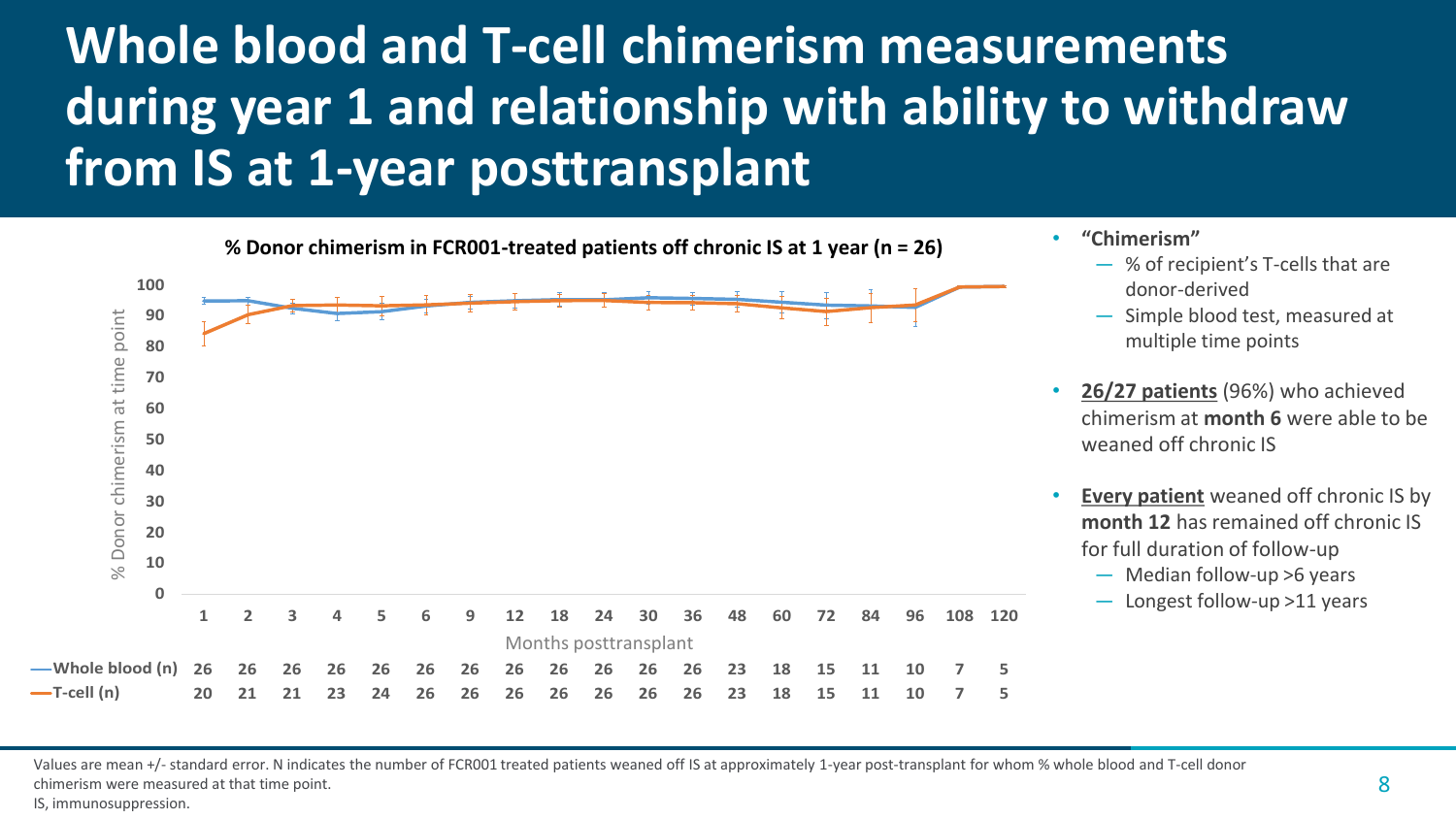### **Results – Degree of HLA mismatch**

- High-resolution allele level typing was performed in 32 of the 37 subject pairs at HLA-A, -B, -C, -DRB1, -DQB1, and -DPB1 (12/12)
	- Three of the 32 subjects did not have sufficient DNA to test for locus DPB1 (10/10)
- All 32 recipients (age range 18–65 years) have reached at least 4.5 years of follow-up (median >6 years, maximum >12 years)
	- Two recipients were re-transplants
	- Of the 29 donor-recipient pairs with data from all 12 alleles:
		- o 21 were mismatched between 6–12 alleles (6 related, 15 unrelated)
		- o 8 were mismatched between 2 and 5 alleles (all related)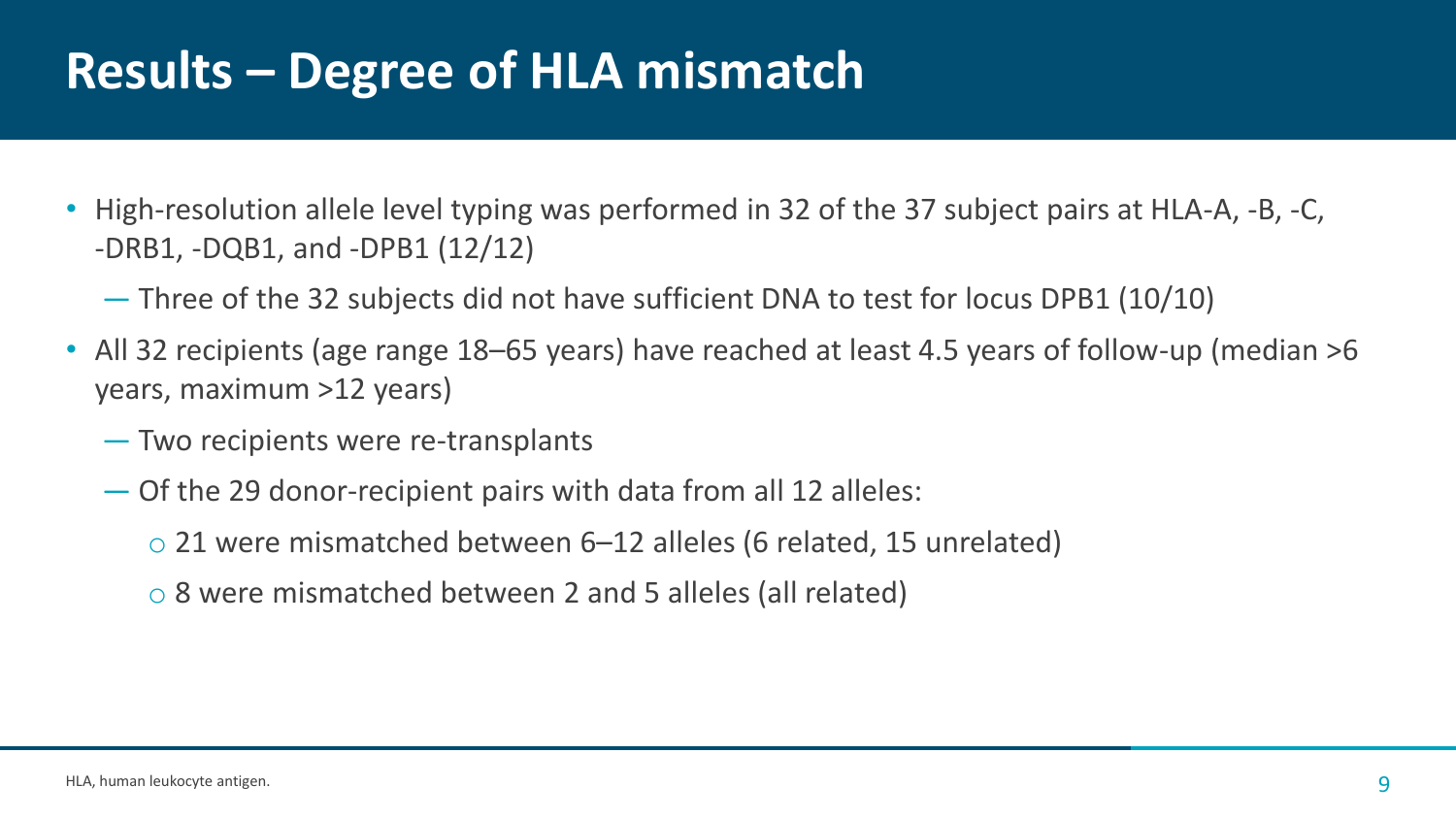# **Bidirectional HLA mismatch and immunosuppression status**



HLA, human leukocyte antigen; IS, immunosuppression; LRD, living related donor; LURD, living unrelated donor.  $10$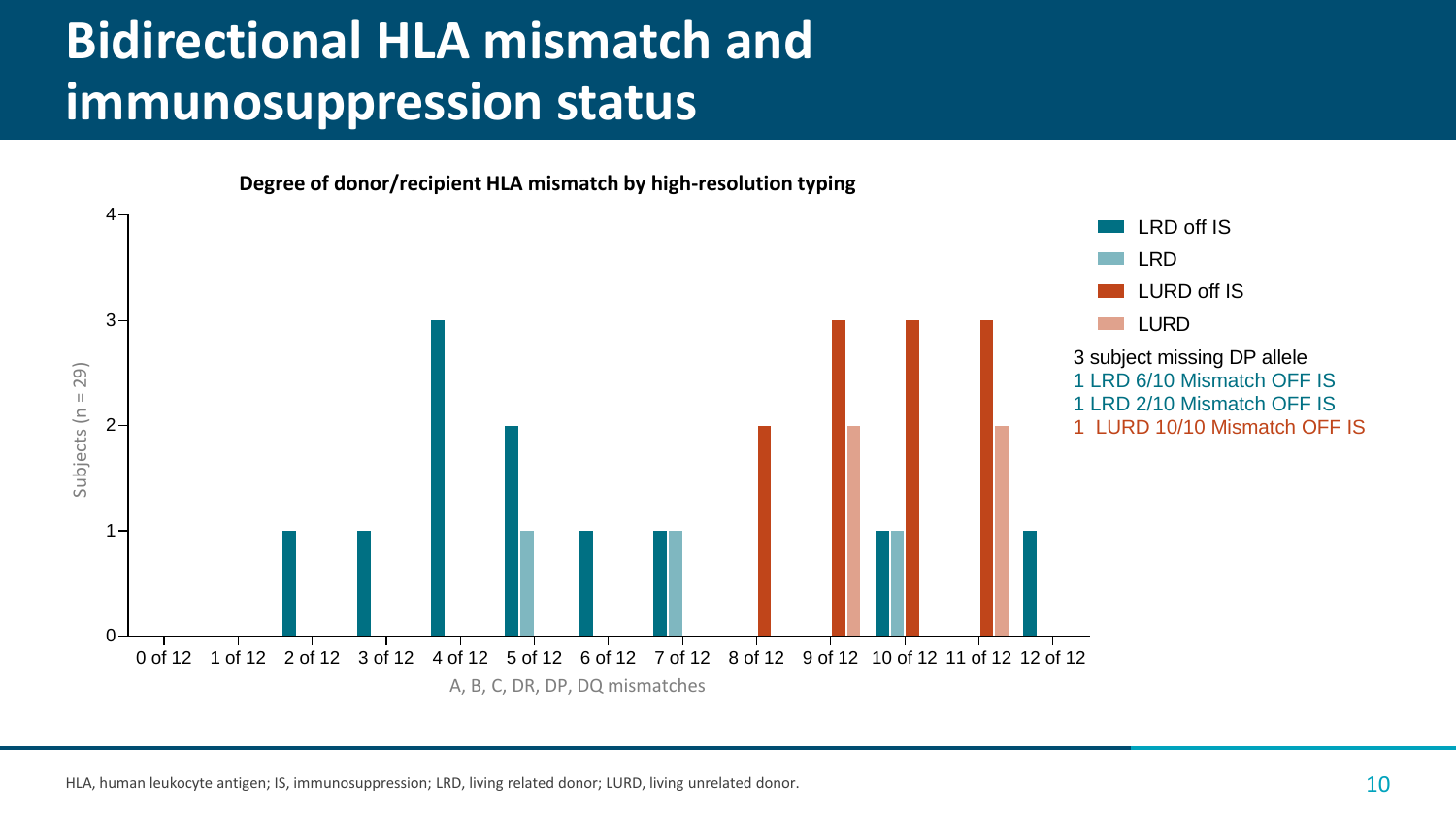### **Donor chimerism achieved across HLA mismatch**

- Despite the high degree of mismatch, 25 of 32 subjects achieved durable chimerism and full IS withdrawal (time off IS 3.5–11 years)
	- 12/25 off IS were from unrelated donor-recipient pairs with ≥8 HLA mismatches; the majority showed >95% donor whole blood/T-cell chimerism
	- Three have exhibited stable mixed chimerism ranging between 40%–60%
	- Durably chimeric patients retained chimerism after removal of IS, remain rejection-free without donor-specific antibodies, and have not resumed IS up to 12 years following transplant
- Of the subjects not off IS, 2 failed to engraft their cells; 4 lost chimerism by 4 months, and 1 developed GvHD
- Transiently chimeric subjects resumed endogenous hematopoiesis and are maintained on lowdose IS with stable renal function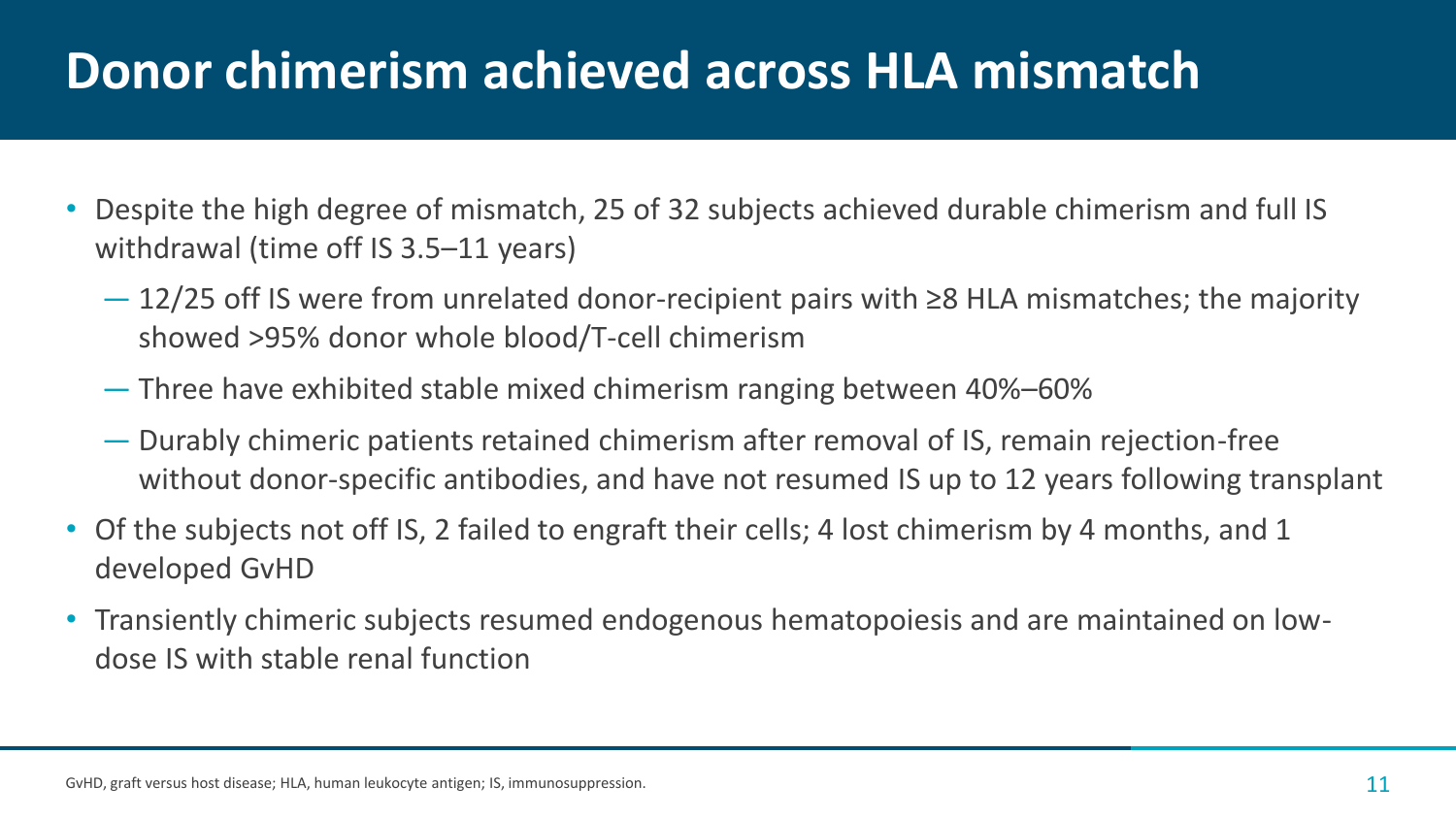# **Limited incidence of GvHD**

- Two cases of GvHD, both in the setting of a female donor to an unrelated male recipient:
	- One Grade 2 lower GI acute GvHD that developed during conversion from tacrolimus to sirolimus and responded to steroids
		- o This patient has developed moderate chronic GvHD of the skin. He is off IS with normal renal function
	- The second presented late following development of severe GI symptoms and manifested treatment-resistant lower GI GvHD with associated tissue-invasive cytomegalovirus colitis that proved fatal at 11 months posttransplant
	- An exclusion criterion for this donor-recipient pairing was added to the Phase 2 trial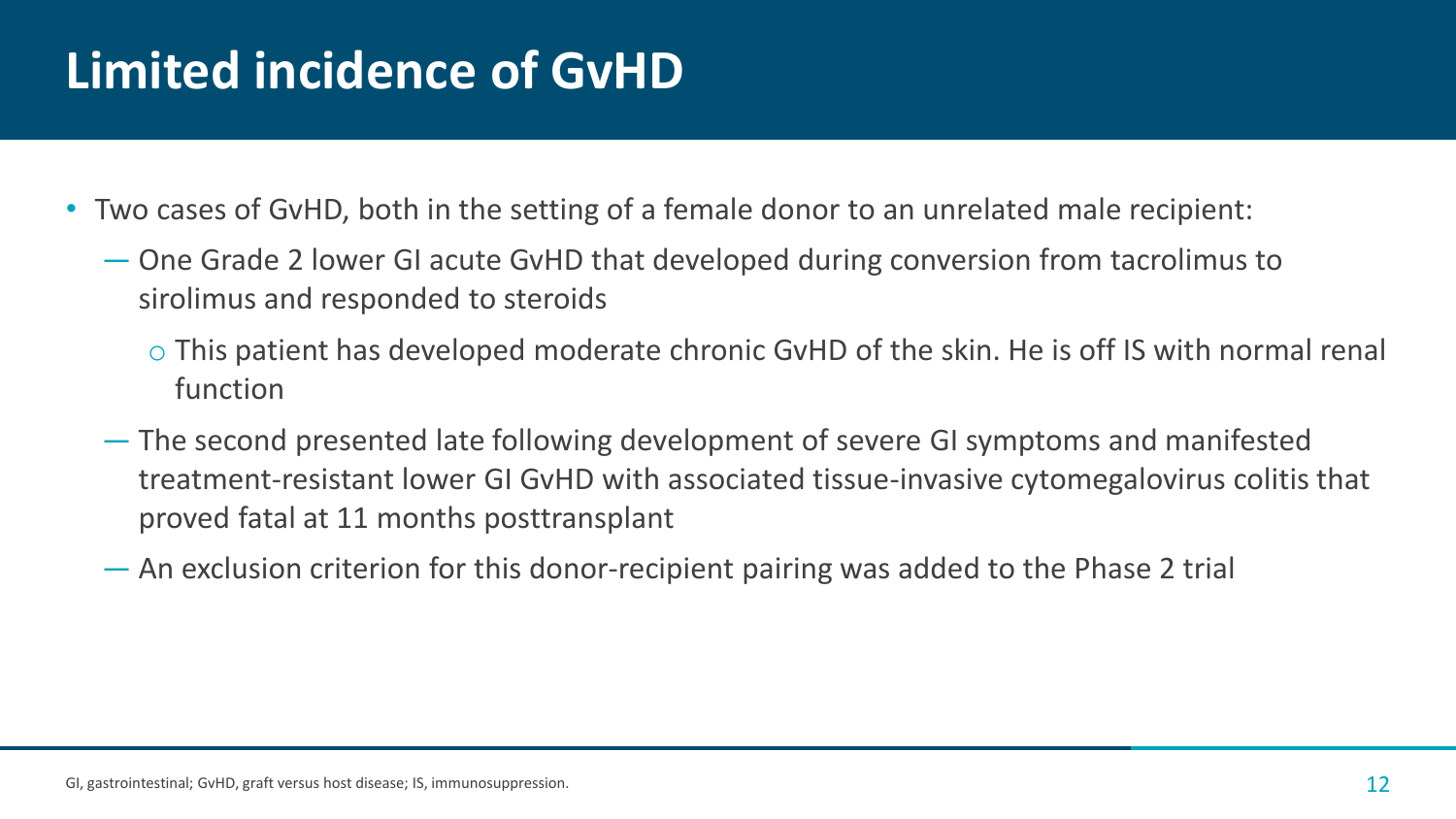### **Conclusions**

- High levels of durable chimerism and tolerance with a low (5.5%) incidence of GvHD has been achieved in highly mismatched related and unrelated recipients of FCR001 + kidney transplant
- There was no correlation between the degree of HLA mismatch and any of durable chimerism, safety, or GvHD